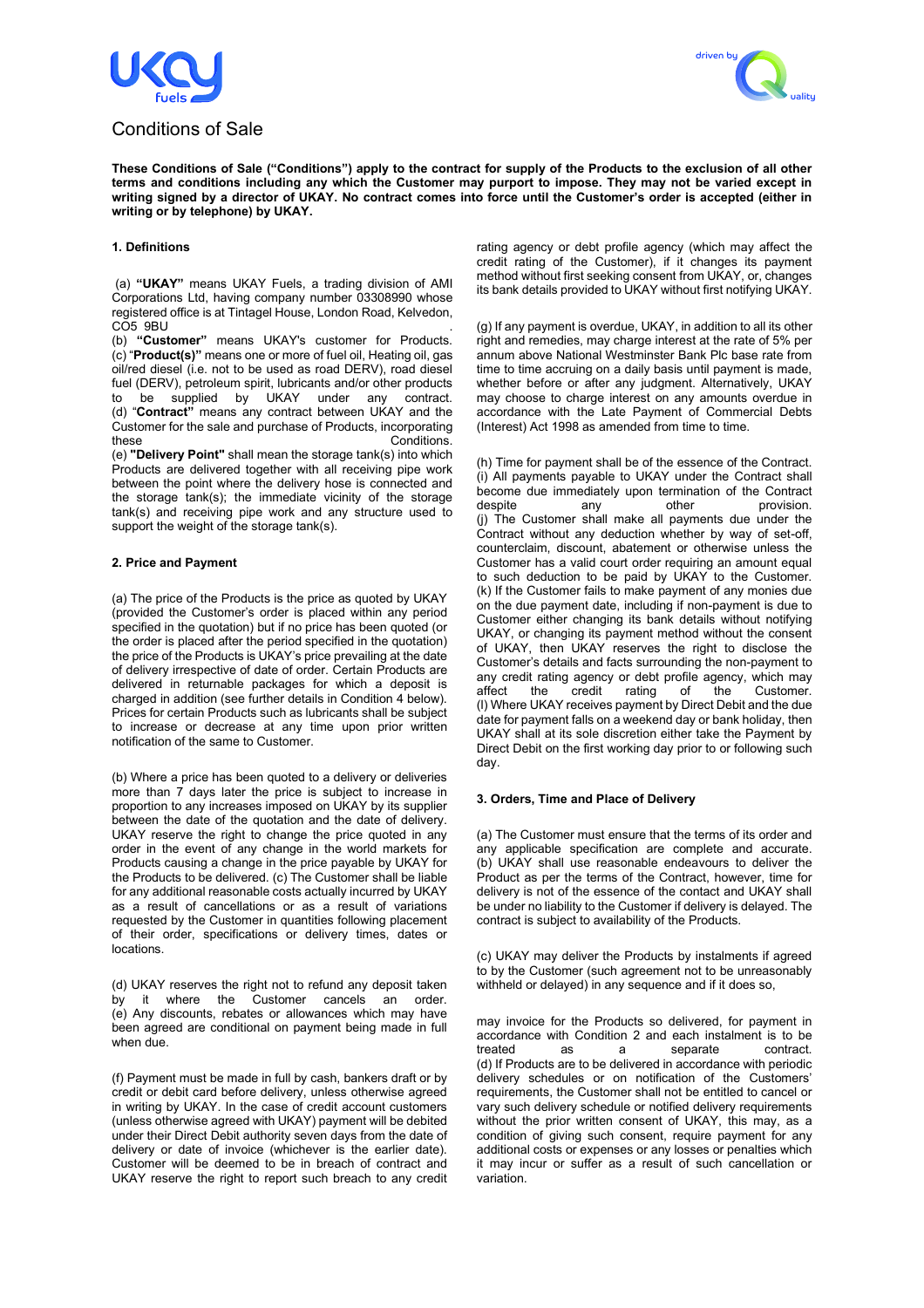

(e) The Customer shall be responsible for ensuring safe access for the delivery vehicle and safe conditions for delivery and that a competent person is in attendance on behalf of the Customer: and for ensuring compliance with all statutes, orders, regulations and safe practices in relation to storage of the Products including (if applicable) the conditions of the Customer's Petroleum Storage Licence. Where delivery occurs at UKAY's premises the Customer shall in addition comply with all rules, regulations and requirements of UKAY including the conditions of UKAY's Petroleum Storage Licence. Further the Customer shall not allow any smoking or naked lights, heating appliances or other items or equipment which may give rise to a fire or explosion hazard during delivery.

(f) Where Product is delivered in bulk through hose the quantity delivered by UKAY as evidenced by the bill of lading shall be final, binding and conclusive as to the quantity delivered save fraud or manifest error. delivered save fraud or manifest error. (g) The Customer is responsible for ensuring that the correct feed number and or correct tank number is specified on the delivery note on arrival of UKAY's delivery tanker to Customer's site and that there is sufficient spare tank capacity for the quantity ordered. The Customer shall be liable for any extra cost incurred by UKAY if the Customer is unable to accept the full amount ordered. In the event of any spillage resulting from lack of tank capacity the Customer shall be liable to pay for the amount of Product spilled and shall be liable for any clean-up required and the costs of such cleanup. The Customer shall ensure that the storage tank(s) into which Products are delivered has/have proper connections at the Delivery Point to receive delivery of Products and the Customer will also ensure that the Supplier's employee or agent has access at all times to any key to the Delivery Point. A copy of the key or keys to each Delivery Point shall be given to the Supplier on request. (h) If neither the Customer nor any competent person duly authorised to deal with the delivery is in attendance at the time of delivery and delivery is made into the wrong storage tank, or if the Customer or its staff or agent directs delivery into the wrong storage tank UKAY may at its option leave the Product where it has been delivered (and the Customer shall be liable for the price of it) or uplift the Product in which case the Customer shall be liable for any extra Cost incurred by UKAY and the cost of the Product if it has been contaminated in the Customer's tank.

(i) The Customer shall fully indemnify UKAY against all claims, demands, proceedings, damages, losses. liabilities, costs, charges and expenses of any kind which may be suffered by UKAY or claimed against it (including costs and expenses of investigating and defending any such claims) arising from or in connection with any breach by the Customer of its obligations in paragraphs (e), (g) and (h) above and paragraphs (m) and (o) below.

(j) The Customer may not direct delivery to be made at any premises other than its own premises without the prior written consent of UKAY, and shall in any event be liable for any extra costs incurred by UKAY in delivering to any address other than the address originally stated.

(k) UKAY shall be responsible for ensuring safe delivery of Product and for ensuring compliance with all statutes, orders, regulations and safe practices in relation to transport and delivery of of Product. (l) If neither the Customer nor any competent person duly authorised to deal with the delivery is in attendance at the time of delivery, UKAY shall not be liable for any subsequent damage, leakage or theft from the Customer's storage tank.

(m) The Customer shall provide safe and convenient access to and egress from the Delivery Point for the vehicles of the



Supplier or its agents and all persons driving or accompanying such vehicles from and to the public highway and the Customer shall not allow any smoking, naked lights or other potential source of ignition for Petroleum Products in the vicinity of the Delivery Point nor permit any stove fire or radiator to function in the vicinity of the Delivery Point.

(n) The Supplier shall not be bound to deliver and shall not be liable for any failure to deliver, Products over roads or other surfaces affording access to the Customer's premises which in the reasonable opinion of the Supplier or its employee or agent are either unsafe for delivery vehicles and personnel or present a significant risk of environmental pollution.

(o) The Customer is responsible for notifying the Supplier of the maximum weight of delivery vehicle that any roads or other surfaces (including without limitation fittings such as drain covers and gully covers) affording access to the Customer's premises are capable of supporting and the Supplier shall not be liable for any damage caused to any such access roadway or other surfaces as a result of them not being able to support such weight.

(p) The Supplier shall not be bound to deliver, and shall not be liable for any failure to deliver, Products where the employee or agent of the Supplier reasonably considers that the process of delivering to the Delivery Point or the Delivery Point itself presents a risk of harm to human health, property or the environment in accordance with the terms of the Health and Safety of Work Etc. Act 1974.

(q) The Customer shall indemnify the Supplier in respect of the cost to the Supplier of making any attempted delivery of Products which due to the default of the Customer or his

servants or agents for whatsoever reason is not carried out or<br>which is only partly carried out. which is only partly carried out. (r) Products shall be ordered subject to such minimum order requirements as the Supplier may require from time to time.

(s) The Customer shall give to the Supplier at least two full Working Days' notice of the Customer's requirements for Products (or longer notice during periods of peak demand such as the period 10th December to 15th January (inclusive), the two weeks leading up to Easter and any period of high general demand) provided that the Supplier shall not be liable for any delay in delivery.

(t) UKAY's standard delivery window is between 3 and 5 working days (excluding weekends and bank holidays) and shall be subject to availability of the ordered Product. (u) If Customer is not present upon arrival of UKAY delivery, you are deemed to have authorised UKAY to enter onto your property for the sole purpose of making the delivery of Product into Customer's storage tank.

(v) In the event of alleged damage to the Customer's property caused by UKAY, UKAY shall send a specialist investigator or an experienced senior member of staff that deals with incidents within UKAY to the Customer's premises, by prearranged appointment, to investigate and assess the damage.

# **4. Returnable Packages**

(a) Oil containers and packaging on which no deposit is charged by UKAY are non- returnable. charged by UKAY are non- returnable. (b) All containers where UKAY has charged a deposit sum must be returned in good condition, within the agreed return period and are the property of UKAY.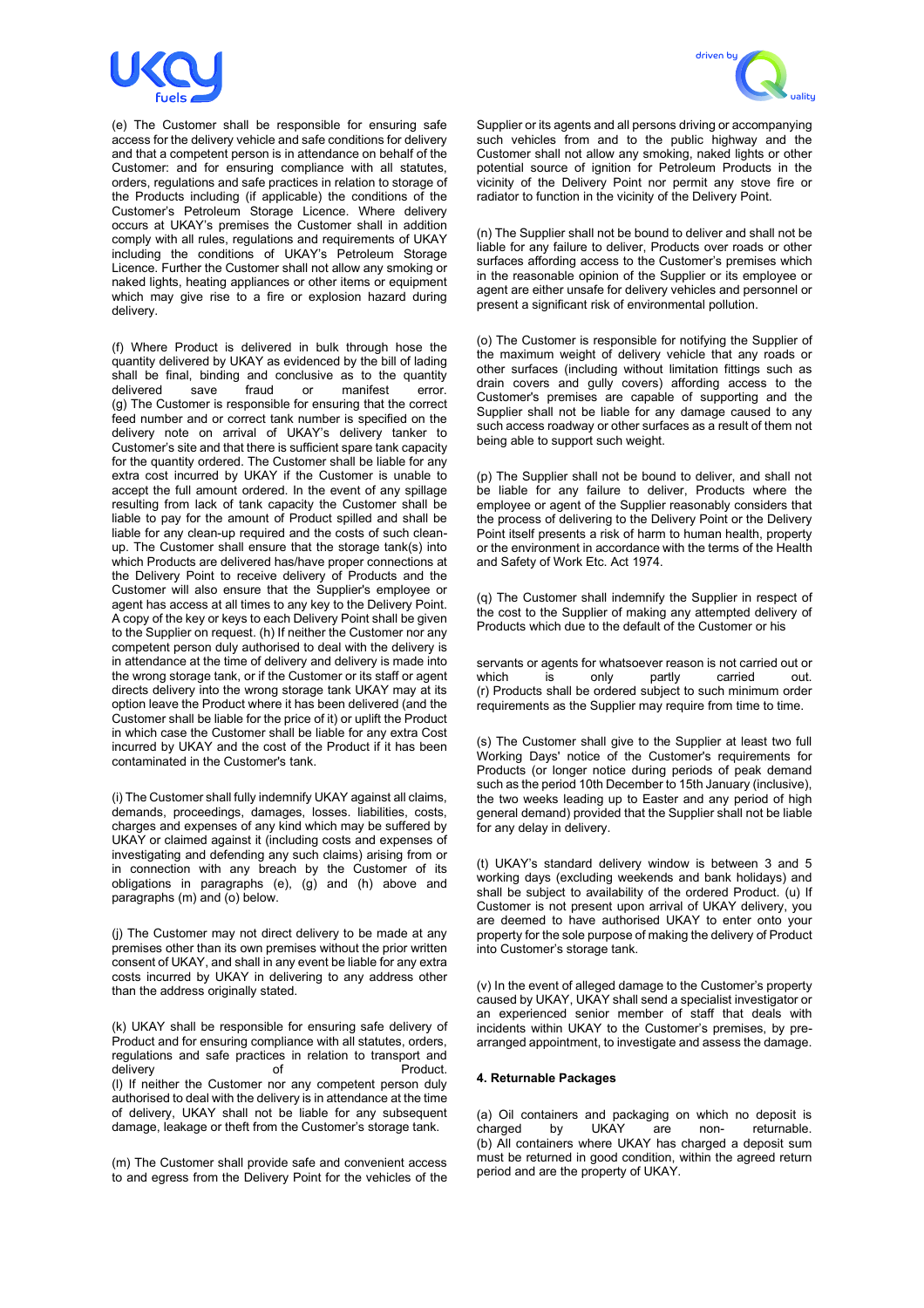

(b) Any deposit retained by UKAY will be refunded by UKAY on return of the empty packages to UKAY (at the Customer's cost) in good condition. (c) If any gas cylinder is damaged or lost after delivery to the Customer, the Customer shall be liable for the cost of repair (if it is repairable) otherwise for the full cost of replacement. If at any time the Customer is not holding the number of gas cylinders delivered to it (less cylinders which have been returned) the shortfall shall be treated as having been lost by the Customer. If any such cylinder is later found and returned to UKAY. UKAY will allow an appropriate credit to the Customer.

# **5. Title and Risk**

(a) Risk shall pass on delivery of the Products to the Customer or his agent notwithstanding that title shall not pass until full payment is received by UKAY as specified in paragraph (b) below. In respect of Products delivered in bulk through hose, risk shall pass at the point of the connection between UKAY's delivery hose and the Customer's tank filler.

(b) Title to all Products supplied by UKAY shall remain with UKAY until it has received full payment in cleared funds for all Products supplied by it to the Customer at any time. (c) Until ownership of the Product(s) have passed to the Customer, the Customer must: (i) hold the Product(s) on a fiduciary basis as UKAY's bailee; (ii) store the Products (at no cost to UKAY) as far as is practicable separately from all other third party products or products of the Customer in such a way that they remain readily identifiable as UKAY's property; (iii) not destroy, deface or obscure any identifying mark or packaging on or relating to the Products; (iv) maintain the Product(s) in satisfactory condition and keep them insured on UKAY's behalf for their full price against all risks to the reasonable satisfaction of UKAY. On request the Customer shall produce the policy of insurance to UKAY; and (v) hold the proceeds of the insurance referred to in condition 5.(c) (iv) on trust for UKAY and not mix them with any other money, nor pay the proceeds into an overdrawn bank account.

(d) Subject to paragraph (f) below, the Customer may resell the Product(s) before ownership has passed to it solely on the following conditions: (i) any sale shall be effected in the ordinary course of the Customer's business at full market value; and (ii) any such sale shall be a sale of UKAY's property on the Customer's own behalf and the Customer shall deal as principal when making such a sale.

(e) The Customer shall store the Products safely, in a suitable manner. If Products which are UKAY's property are mixed with products which are the property of any other party it shall be presumed that UKAY's Products are the first quantity of the mixed products drawn by UKAY or its agent from any tank or container in which the products are kept.

(f) UKAY may at any time revoke the Customer's power of sale by notice to the Customer if the Customer is in default for longer than 7 days in payment of any sum due to UKAY or if any cheque drawn in favour of UKAY is dishonoured or if UKAY has bona fide doubts as to the Customer's ability to pay. The Customer's power sale shall automatically cease if any of the events specified in Condition 9 occur, are threatened or in the opinion of UKAY are reasonably likely to occur.

(g) If the Customer's power of sale is revoked or ceases, the Customer shall thereupon grant UKAY, its agents and employees an irrevocable licence at any time to enter any premises where the Product(s) are or may be stored in order to inspect them, or, where the Customer's right to possession



has terminated, to enter the Customer's premises to recover them, whether or not mixed with any other party's products.

(h) UKAY shall be entitled to recover payment for the Product(s) notwithstanding that ownership of any of the Product(s) has not passed from UKAY.

#### **6. Acceptance**

**(a) ANY SHORTAGE IN DELIVERY OR INCORRECT DELIVERY OR SUSPECTED CONTAMINATION ISSUES MUST BE NOTIFIED TO UKAY IMMEDIATELY ON DISCOVERY. THE CUSTOMER SHALL BE DEEMED TO HAVE ACCEPTED THE PRODUCTS AS BEING IN CONFORMITY WITH THE CONTRACT UNLESS WRITTEN NOTICE OF REJECTION IS RECEIVED BY UKAY WITHIN 5 DAYS OF DELIVERY EXCEPT IN THE INSTANCE OF SUSPECTED CONTAMINATION WHERE NOTICE MUST WITHIN 1 DAY OF FIRST CONTAMINATION AND IN ANY CASE WITHIN 5 DAYS OF DELIVERY AT THE LATEST (FOR THE AVOIDANCE OF DOUBT THIS MEANS THAT THE CUSTOMER MUST USE A SAMPLE OF THE DELIVERED FUEL WITHIN THE 5 DAY**  PERIOD FROM DELIVERY). Upon notification to UKAY of a contamination issue, UKAY will visit the site to take 3 samples of the fuel, one for the customer to retain, one for UKAY to retain and one to be sent to an independent laboratory for testing. In the event that UKAY prove that either there was no contamination or that there was contamination but not in the fuel that was delivered by UKAY (i.e. the contamination occurred after delivery for example by the receiving tank being contaminated prior to or following delivery) Customer shall be responsible for the costs of the laboratory testing. IN THE EVENT OF SUSPECTED CONTAMINATION, CUSTOMER MUST NOT THEN USE OR UPLIFT OR REMOVE OR ALLOW THE UPLIFTING OR REMOVAL OF THE FUEL WITHOUT THE WRITTEN CONSENT OF UKAY AND IF IT DOES SO, UKAY SHALL HAVE NO LIABILITY FOR THE CONTAMINATED FUEL WHATSOEVER AND CUSTOMER SHALL BE FULLY LIABLE FOR THE FULL PRICE OF THE PRODUCT DELIVERED. Any Products accepted or deemed to have been accepted by the Customer cannot subsequently be returned and any claim which the Customer might otherwise have in respect of them shall be deemed to have been waived. (b) If after notice of rejection has been given the Customer deals with the Products as owner thereof or if any conduct of the Customer is inconsistent with rejection, the Customer shall be deemed to have accepted the Products.

(c) UKAY will replace or (at its option) refund or credit the price of any Products which are defective or contaminated where notice of rejection has been given within the time Iimit in paragraph (a) above. The Customer shall allow UKAY and its agents to have access to the premises where the Products were delivered and any other premises where the Products are stored for the purpose of investigating any such claim.

(d) Customer accepts that all network fuel transfers are undertaken by UKAY on the basis that UKAY accepts no liability for quality and or contamination issues with the fuel purchased from the networks and further that Customer accepts that any such issues need to be taken up with the network concerned. Customer further accepts that UKAY has no control over the quality, condition, storage or quantity drawn of fuels in the network systems.

# **7. Liability**

(a) UKAY's liability for death or personal injury caused by negligence of UKAY or its subcontractors or agents is not limited. Nothing in this Condition will exclude or limit the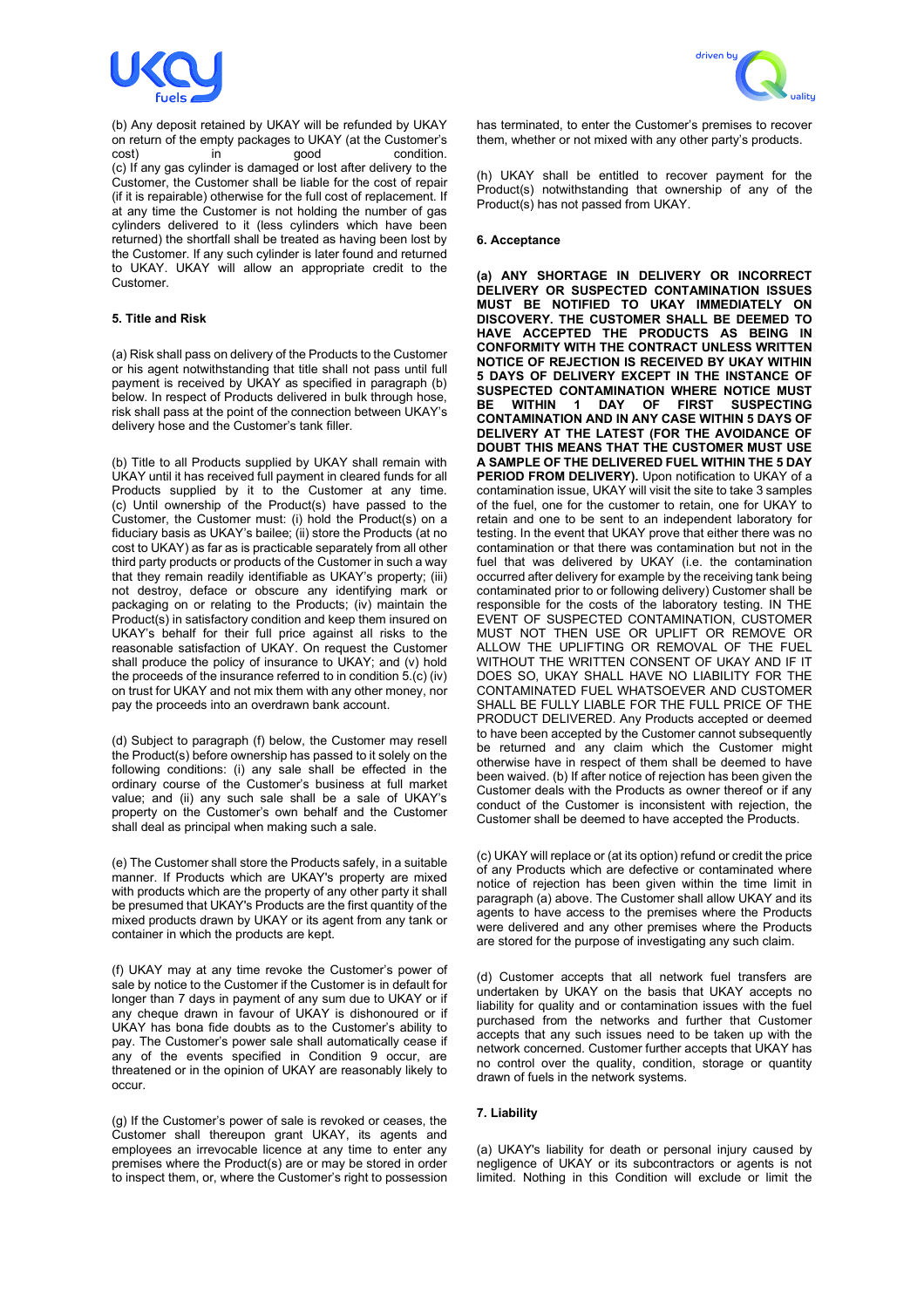

Company's liability for fraudulent misrepresentation. (b) Subject to paragraph 6 (c) and paragraph 7 (a) above, the following provisions set out the entire financial liability of UKAY (including any liability for the acts or omissions of its employees, agents and sub-contractors) to the Customer in respect of: (i) any breach of these Conditions; and (ii) any representation, statement or tortious act or omission including negligence arising under or in connection with the Contract.

**(c) ALL WARRANTIES, CONDITIONS AND OTHER TERMS IMPLIED BY STATUTE OR COMMON LAW (SAVE FOR THE CONDITIONS IMPLIED BY SECTION 12 OF THE SALE OF GOODS ACT 1979) ARE, TO THE FULLEST EXTENT PERMITTED BY LAW, EXCLUDED FROM THE CONTRACT.** 

**(d) LIABILITY FOR LOSS OR DAMAGE TO CUSTOMER'S PHYSICAL PROPERTY CAUSED BY THE NEGLIGENCE OF UKAY SHALL NOT EXCEED £1,000,000 IN RESPECT OF ANY ONE EVENT OR CONNECTED SERIES OF EVENTS.**

**(e) UKAY'S TOTAL LIABILITY (NOT INCLUDING ANY LIABILITY COVERED BY CLAUSE 7 (d) ABOVE) IN CONTRACT, TORT (INCLUDING STATUTORY DUTY), MISR STATUTORY DUTY), MISREPRESENTATION, RESTITUTION OR ÖTHERWISE, ARISING IN CONNECTION WITH THE PERFORMANCE OR PERFORMANCE CONTEMPLATED PERFORMANCE OF THE CONTRACT SHALL BE LIMITED TO THE CONTRACT PRICE OR £50,000 WHICHEVER IS THE GREATER AND UKAY SHALL NOT BE LIABLE TO THE CUSTOMER FOR ANY PURE ECONOMIC LOSS, LOSS OF PROFIT, LOSS OF BUSINESS, DEPLETION OF GOODWILL OR OTHERWISE, IN EACH CASE WHETHER DIRECT, INDIRECT OR CONSEQUENTIAL, OR ANY CLAIMS FOR CONSEQUENTIAL COMPENSATION WHATSOEVER (HOWSOEVER CAUSED) WHICH ARISE OUT OF OR IN CONNECTION WITH THE CONTRACT.** 

(f) For the avoidance of doubt, subject to paragraph 6 (c) and paragraph 7 (a) above, UKAY shall not be liable for any loss or damage caused by or arising out of or in connection with the condition or quality of the Product(s) or the use or handling of the Product(s) after delivery including without limitation damage to or contamination of plant or equipment, contamination of other products owned by the Customer or third parties, damage to vehicles, crops or goods of any kind, loss of profits, goodwill or business, increased costs of working, increased costs of heating or any other loss or damage however arising whether direct or indirect or consequential and whether or not foreseen or foreseeable by UKAY.

(g) To the extent such claims are excluded by paragraphs (b) (c) (d) (e) or (f) above the Customer will indemnify UKAY against any claims, demands, losses, liabilities, proceedings, damages, costs, charges and expenses which may be claimed against UKAY by any one investigating and defending such claims.

(h) Any liability of UKAY for non-delivery of Product(s) shall be limited to replacing the Product(s) within a reasonable time or issuing a credit note at the pro rata Contract rate against any invoice raised for such Product(s).

#### **8. Force Majeure**

UKAY shall not be liable for failures or delays in delivery caused by circumstances beyond its control including without



limitation any form of industrial action, inclement weather or default, delay or late missed deliveries by suppliers.

#### **9. Termination**

(a) If any of the events specified in paragraph (b) below occur, UKAY shall be entitled without prejudice to any other of its rights, to cancel any delivery and/or suspend further deliveries and/or make partial deliveries under any Contract with the Customer or to terminate the contract. (b) The events referred to in paragraph (a) above are: default by the Customer in respect of any payment due to UKAY or any breach of the contract or any other contract with UKAY (following notice of such default and or breach and failure to rectify within 10 business days); if a receiver, administrative receiver or receiver and manager is appointed in respect of part or all of the Customer's undertaking, property or assets; if a petition is presented or an order made or a resolution passed for the winding up of the Customer or the appointment of an administrator, if any distress or execution is levied upon any of the goods or property of the Customer or upon any Products supplied by UKAY and situate at the Customer's premises or any premises at which the Customer stores such Products; if the Customer (if an individual or a partner in a partnership) offers or enters into any arrangement or composition with or for the benefit of his creditors; or upon the presentation by the Customer or by any person against the Customer of any application for an interim order or petition for a bankruptcy order within the meaning of the Insolvency Act 1986.

(c) In the event of any cancellation, suspension or termination under this Condition 9 the Customer shall remain liable to pay for all Products actually delivered and for UKAY's costs and losses resulting from the cancellation.

(d) Customer may terminate the Contract in the event of UKAY's material breach of its obligations under the Contract or in the event of a receiver, administrative receiver or receiver or manager is appointed in respect of part or all of the UKAY's undertaking, property or assets; if a petition is presented or an order made or a resolution passed for the winding up of UKAY.

#### **10. General**

(a) Invalidity, illegality or unenforceability of any part of these Conditions shall not affect the validity, legality or enforceability of the remainder.

(b) UKAY's rights and remedies under the contract shall not be diminished, waived or extinguished by the granting of any indulgence, forbearance or extension of time by UKAY nor by any failure or delay by UKAY in asserting or exercising any such rights or remedies. (c) The contract (including these Conditions) shall be governed by and construed in accordance with English law.

(d) The headings in these Conditions are for convenience only<br>and shall not affect their construction. construction. (e) The parties to the Contract do not intend that any term of the Contract will be enforceable by virtue of the Contracts (Rights of Third Parties) Act 1999 by any person that is not a party to it.

(f) The formation, existence, construction, performance, validity and all aspects of the Contract shall be governed by English law and the parties submit to the exclusive jurisdiction of the English courts.